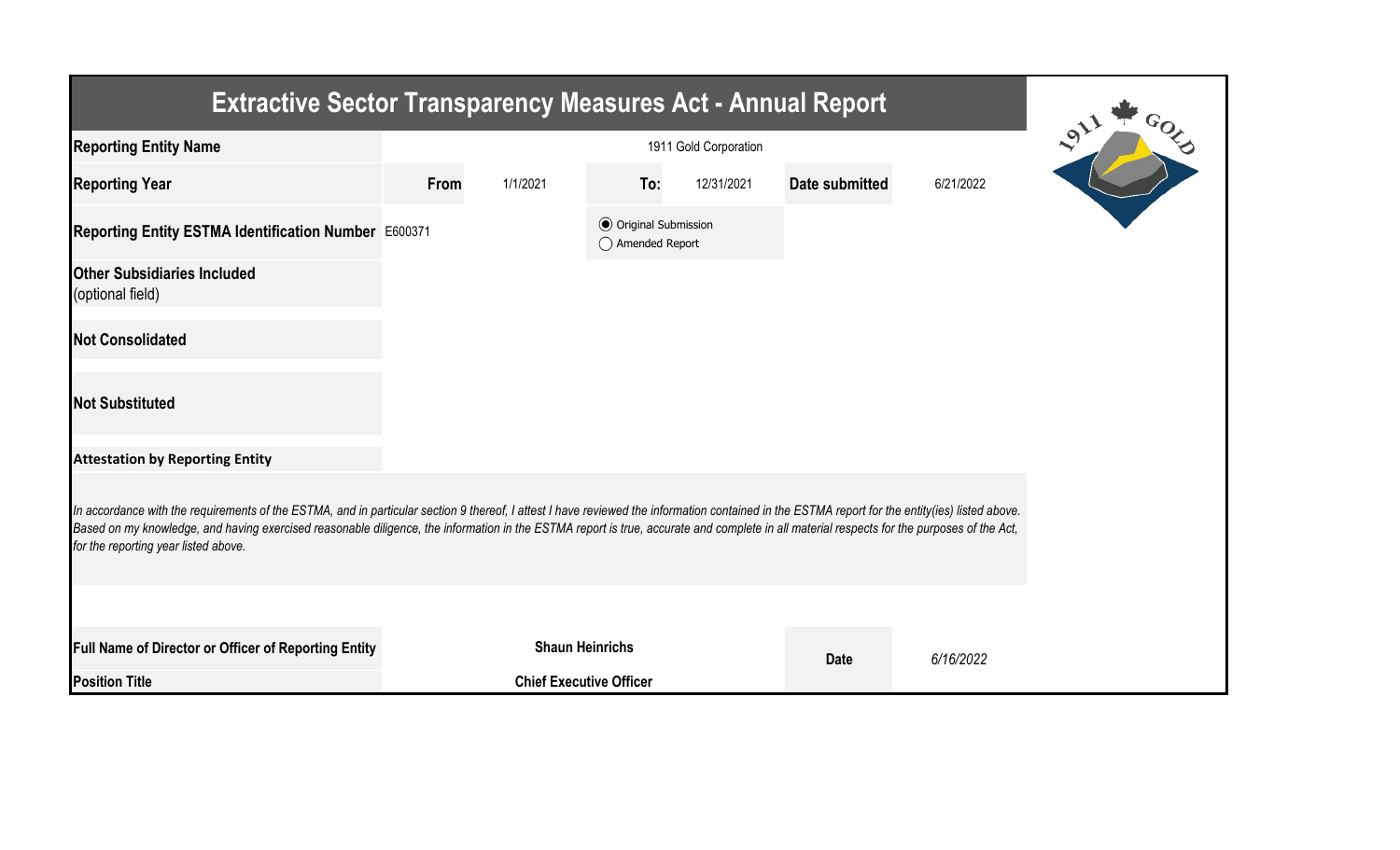| Extractive Sector Transparency Measures Act - Annual Report                                                                                                                      |                         |                                                                                 |                                         |                  |         |                                |                |                  |                                               |                                      |                     |
|----------------------------------------------------------------------------------------------------------------------------------------------------------------------------------|-------------------------|---------------------------------------------------------------------------------|-----------------------------------------|------------------|---------|--------------------------------|----------------|------------------|-----------------------------------------------|--------------------------------------|---------------------|
| <b>Reporting Year</b><br><b>Reporting Entity Name</b><br><b>Reporting Entity ESTMA</b><br><b>Identification Number</b><br><b>Subsidiary Reporting Entities (if</b><br>necessary) | From:                   | 1/1/2021                                                                        | To:<br>1911 Gold Corporation<br>E600371 | 12/31/2021       |         | <b>Currency of the Report</b>  | CAD            |                  |                                               |                                      |                     |
| <b>Payments by Payee</b>                                                                                                                                                         |                         |                                                                                 |                                         |                  |         |                                |                |                  |                                               |                                      |                     |
| Country                                                                                                                                                                          | Payee Name <sup>1</sup> | Departments, Agency, etc<br>within Payee that Received<br>Payments <sup>2</sup> | <b>Taxes</b>                            | <b>Royalties</b> | Fees    | <b>Production Entitlements</b> | <b>Bonuses</b> | <b>Dividends</b> | Infrastructure<br><b>Improvement Payments</b> | <b>Total Amount paid to</b><br>Payee | Notes <sup>34</sup> |
| Canada -Manitoba                                                                                                                                                                 | Town of Bissett         | <b>Bissett Community Council</b>                                                |                                         |                  | 29,400  |                                |                |                  |                                               | 29,400                               |                     |
| Canada -Manitoba                                                                                                                                                                 | Province of Manitoba    | Minister of Finance                                                             | 499                                     |                  |         |                                |                |                  |                                               | 499                                  |                     |
| Canada -Manitoba                                                                                                                                                                 | Province of Manitoba    | Minister of Finance - Deptartment<br>of Indigenous and Municipal<br>Affairs     | 106,524                                 |                  |         |                                |                |                  |                                               | 106,524                              |                     |
| Canada -Manitoba                                                                                                                                                                 | Province of Manitoba    | Manitoba Hydro                                                                  |                                         |                  | 975,495 |                                |                |                  |                                               | 975,495                              |                     |
| Canada - Manitoba                                                                                                                                                                | Province of Manitoba    | Manitoba Public Insurance                                                       |                                         |                  | 28,666  |                                |                |                  |                                               | 28,666                               |                     |
| Canada -Manitoba                                                                                                                                                                 | Province of Manitoba    | <b>Workers Compensation Board</b><br>Minister of Finance - Real Estate          |                                         |                  | 7,124   |                                |                |                  |                                               | 7,124                                |                     |
| Canada -Manitoba                                                                                                                                                                 | Province of Manitoba    | <b>Services Division</b>                                                        |                                         |                  | 1,368   |                                |                |                  |                                               | 1,368                                |                     |
| Canada -Manitoba                                                                                                                                                                 | Province of Manitoba    | Agriculture and Resource<br>Development - Mining, Oil & Gas                     |                                         |                  | 19,911  |                                |                |                  |                                               | 19,911                               |                     |
|                                                                                                                                                                                  |                         |                                                                                 |                                         |                  |         |                                |                |                  |                                               |                                      |                     |
|                                                                                                                                                                                  |                         |                                                                                 |                                         |                  |         |                                |                |                  |                                               |                                      |                     |
|                                                                                                                                                                                  |                         |                                                                                 |                                         |                  |         |                                |                |                  |                                               |                                      |                     |
|                                                                                                                                                                                  |                         |                                                                                 |                                         |                  |         |                                |                |                  |                                               |                                      |                     |
|                                                                                                                                                                                  |                         |                                                                                 |                                         |                  |         |                                |                |                  |                                               |                                      |                     |
|                                                                                                                                                                                  |                         |                                                                                 |                                         |                  |         |                                |                |                  |                                               |                                      |                     |
|                                                                                                                                                                                  |                         |                                                                                 |                                         |                  |         |                                |                |                  |                                               |                                      |                     |
|                                                                                                                                                                                  |                         |                                                                                 |                                         |                  |         |                                |                |                  |                                               |                                      |                     |
|                                                                                                                                                                                  |                         |                                                                                 |                                         |                  |         |                                |                |                  |                                               |                                      |                     |
|                                                                                                                                                                                  |                         |                                                                                 |                                         |                  |         |                                |                |                  |                                               |                                      |                     |
|                                                                                                                                                                                  |                         |                                                                                 |                                         |                  |         |                                |                |                  |                                               |                                      |                     |
|                                                                                                                                                                                  |                         |                                                                                 |                                         |                  |         |                                |                |                  |                                               |                                      |                     |
|                                                                                                                                                                                  |                         |                                                                                 |                                         |                  |         |                                |                |                  |                                               |                                      |                     |
|                                                                                                                                                                                  |                         |                                                                                 |                                         |                  |         |                                |                |                  |                                               |                                      |                     |
|                                                                                                                                                                                  |                         |                                                                                 |                                         |                  |         |                                |                |                  |                                               |                                      |                     |
| <b>Additional Notes:</b>                                                                                                                                                         |                         |                                                                                 |                                         |                  |         |                                |                |                  |                                               |                                      |                     |